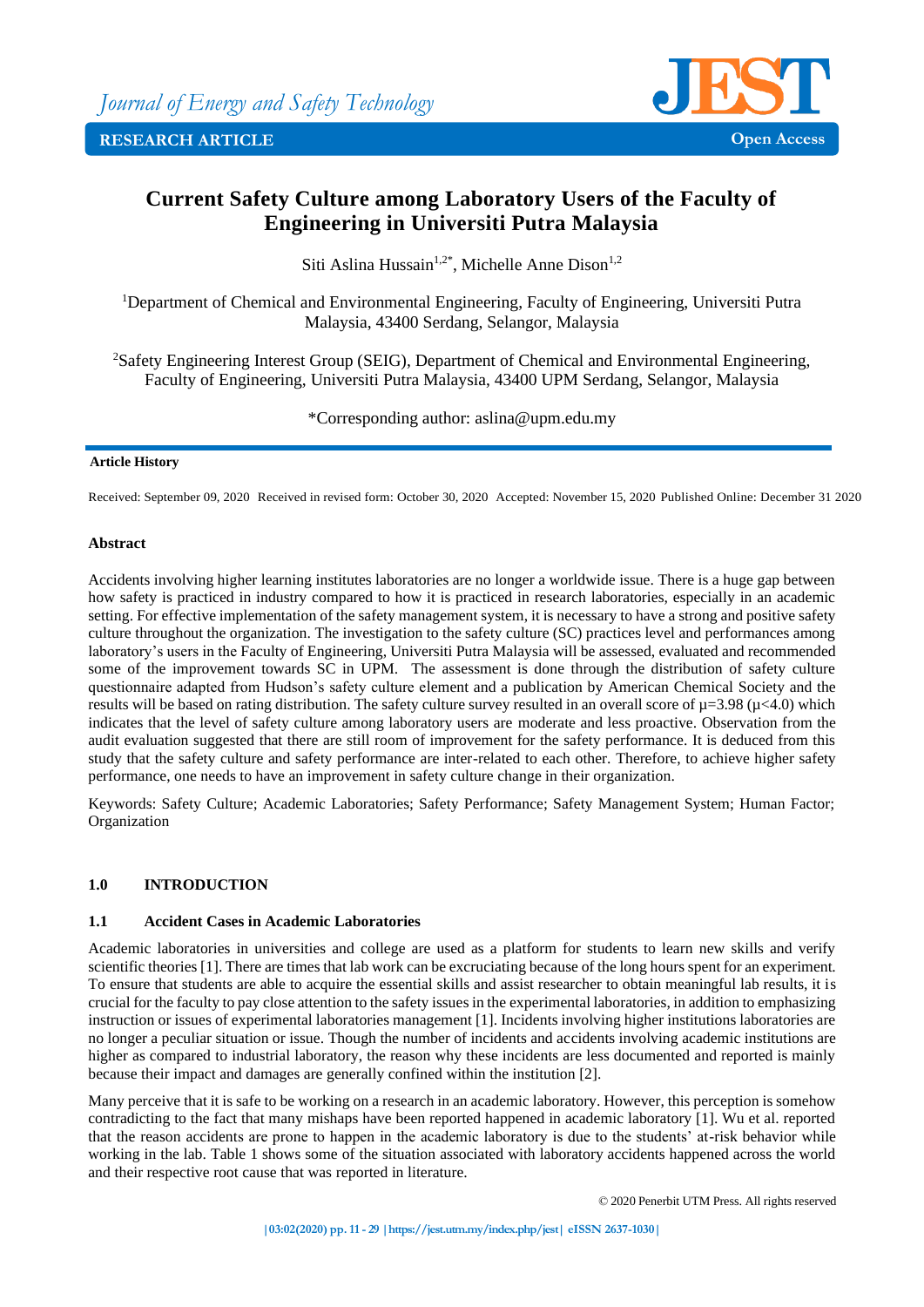| Year               | Location                                                                                                             | <b>Accident Scenario</b>                                                                                                                                                                                                                                                     | <b>Root Cause</b>                                                                                                                                                                                                                                                                                                                                                                                                                   |
|--------------------|----------------------------------------------------------------------------------------------------------------------|------------------------------------------------------------------------------------------------------------------------------------------------------------------------------------------------------------------------------------------------------------------------------|-------------------------------------------------------------------------------------------------------------------------------------------------------------------------------------------------------------------------------------------------------------------------------------------------------------------------------------------------------------------------------------------------------------------------------------|
| Oct 26, 2019       | Technion - Israel<br>Institute of Technology<br>$[27]$                                                               | <b>Emeritus Professor Elazar</b><br>Gutmanas succumbed to a severe<br>injury sustained in lab explosion<br>involving hydrogen research at the<br>Department of Materials Science<br>and Engineering.                                                                         | Root cause is still unknown.<br>There is no investigation report<br>published online.                                                                                                                                                                                                                                                                                                                                               |
| Dec 6, 2018        | Laboratory for<br>Hypersonic and Shock<br>Wave Research, Indian<br>Institute of Science,<br>Bengaluru <sup>[9]</sup> | Manoj Kumar, a researcher died in<br>a blast due to a leak in a hydrogen<br>cylinder while 3 other researchers<br>were injured.                                                                                                                                              | Breach in a lab security protocol<br>Students and researchers at IISc do<br>not go through a mandatory safety<br>training                                                                                                                                                                                                                                                                                                           |
| March 16,<br>2016  | University of Hawaii<br>(UH), Manoa [8]                                                                              | A post doctorate, Thea Ekins-<br>Coward lose her arms in an<br>explosion resulted from a static<br>electricity charge that caused the<br>ignition of a tank containing highly<br>flammable of pressurized hydrogen,<br>oxygen, and carbon dioxide.                           | No risk assessment done for a new<br>experiment method and experiments<br>with highly hazardous materials<br>Deficiencies in institution's<br>approach to laboratory safety,<br>especially the lack of safety culture.<br>Insufficient training in hazard<br>recognition and risk mitigation<br>Deficiencies in laboratory<br>inspection program<br>Ineffective chemical hygiene plan<br>Inadequate standard operating<br>procedure |
| June 17, 2014      | Chemistry Lab,<br>University of Minnesota<br>[7]                                                                     | Walter Partlo, a graduate student<br>was injured due to explosion when<br>he was making trimethylsilyl azide<br>using sodium azide.                                                                                                                                          | Lack of hazard awareness<br>Insufficient recognition of the<br>reaction's hazards                                                                                                                                                                                                                                                                                                                                                   |
| April 14, 2011     | Chemistry Laboratory,<br>Yale University [6]                                                                         | Michele Dufault, 22, a senior<br>undergraduate science student died<br>from accidental asphyxia by neck<br>compression. Her hair was caught<br>in a machine's rotating drive and<br>dragged her onto it while using a<br>fast-spinning lathe in the student<br>machine shop. | No emergency shut-off switch nor a<br>part known as a guard that shields<br>the person working at the machine.<br>Safety deficiencies in term of<br>missing warning signs<br>Inadequate record keeping<br>Working alone in the lab                                                                                                                                                                                                  |
| January 7,<br>2010 | <b>Texas Tech Laboratory</b><br>$[5]$                                                                                | Preston Brown, a senior graduate<br>student was severely injured due to<br>explosion while conducting an<br>experiment. He loses three fingers,<br>perforation of his eye, and cuts and<br>burns on other parts of his body.                                                 | No formal training with the<br>material/hazards associated with the<br>experiment.<br>Not wearing personal protection<br>equipment                                                                                                                                                                                                                                                                                                  |
| Dec 29, 2008       | University of California,<br>Los Angeles [4]                                                                         | Sheharbano Sangji, a research<br>assistant died from injuries<br>sustained in a chemical fire.                                                                                                                                                                               | Lack of training<br>Failure to document training<br>Failing to correct unsafe laboratory<br>conditions and work practices                                                                                                                                                                                                                                                                                                           |

| Table 1 Past accidents happened in academic laboratories |  |  |  |
|----------------------------------------------------------|--|--|--|
|----------------------------------------------------------|--|--|--|

The scope of operations at universities is often increasing in complexity due to further collaboration with researchers at other institutions [10]. The academic world continues to be the hub for experimental testing where the concept of free study leads to making it a risky environment. Langerman had reviewed 94 lab incidents investigation led by the Chemical Safety and Hazard Investigation Board (CSB) and he concluded that the academic laboratories are an unsafe area for work and study. His conclusion was supported by Michael J. Halligan, an Associate Director of the Environmental Health and Safety at the University of Utah with the facts that there are more accidents happened in academic laboratories as compared to industrial laboratories [11]. On top of that, James Kaufman has urged that the accidents rate in academic laboratories are more common than the accidents rate in industrial laboratories [12,13].

## **1.2 The Need to Improve Safety Culture in Academic Laboratories**

Recent accidents underscore the general observation that adherence to best safety practices is insufficient in academic laboratories and that the requisite attitudes, awareness, and ethics about safety issues – the "culture of safety"- are not sufficiently instilled among the faculty and students. To improve the culture of safety for all academic research, top management involvement is crucial as a support system. Safety culture originates from ethical, moral, and practical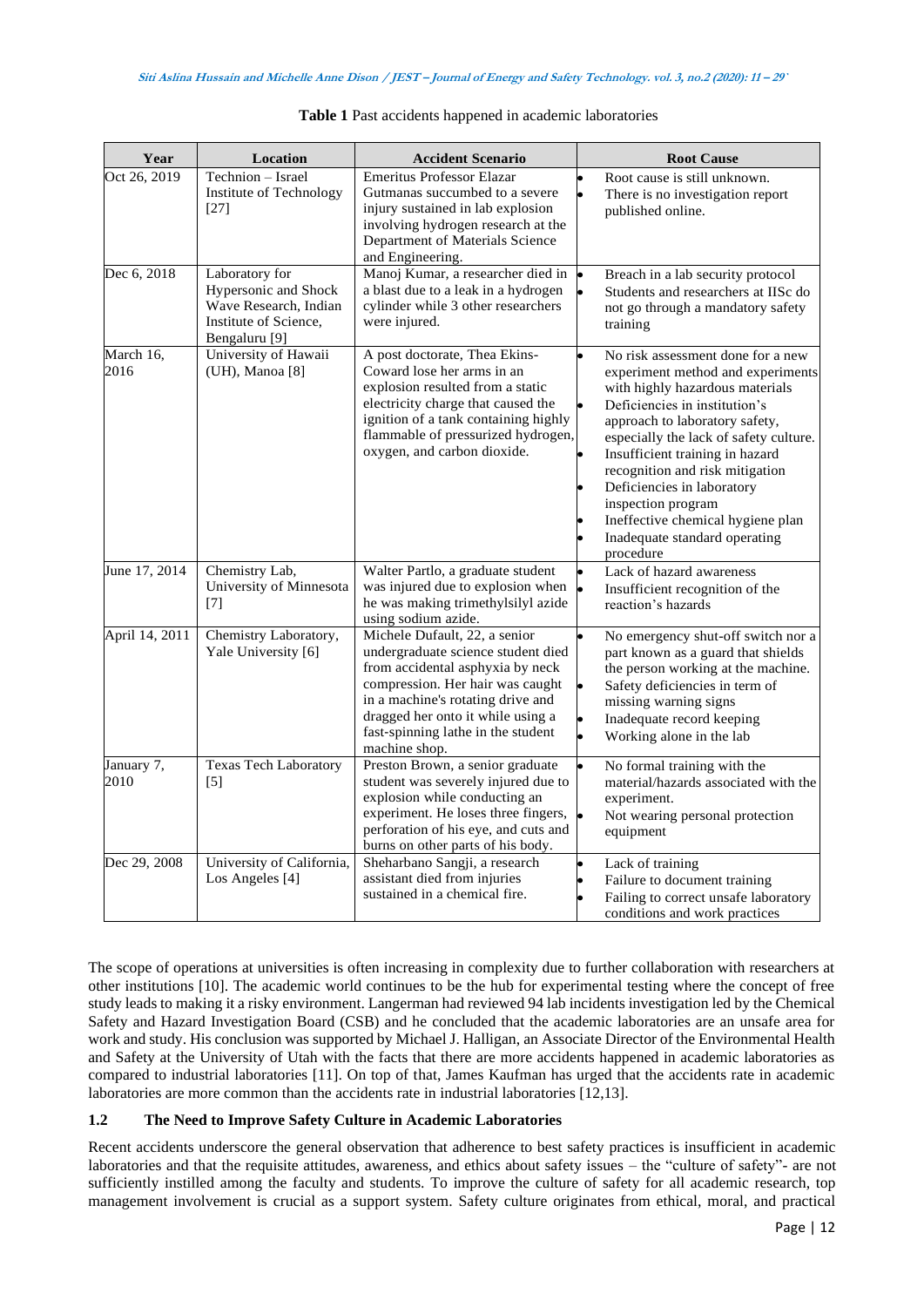consideration, rather than regulatory requirements. It reflects the actions, attitudes, and behaviors of its members concerning safety in which these members include the managers, supervisors, and employees within the industrial and governmental communities, whereas within the academic community, the members include administration, faculty, staff, and students [14].

Experts agree that safety culture is the fundamental element in preventing accidents and incidents. At the same time, to achieve an effective safety culture, promotional activities which involves promoting and enhancing the safety culture through training, personnel competencies, communication throughout workforce, and hazard or risk awareness should be included to instill and reinforce the culture. The level of safety behavior at workplace is greatly influenced by the management commitment to safety as different level and types of management within an organization will have an impact on the attitude, perception, and behaviors of the workforce [15]. Both management and the workforce commitment are crucial to have safe practices at workplace. Managers should create a positive "safety culture" and "an open learning atmosphere" to be able to have an open discussion on mistakes, errors, and near-misses without the fear of being blame and recrimination [16].

Safety culture was first being introduced by the International Atomic Energy Agency (IAEA) in 1986 after the Chernobyl disaster took place [17]. Many researchers have also had their own definition of the term *safety culture* and most of the definitions are relatively similar in term of their belief and perspective in relation to safety. According to Kennedy and Kirwan (1998), safety culture is a sub-element of the overall organizational culture [18]. Hale (2000) defined safety culture as "the attitude, beliefs, and perceptions shared by natural groups as defining norms and values, which determine how they act and react in relation to risks and risk control systems" [19]. Mohamed (2003) perceives safety culture as a sub-facet of organizational culture, which affects workers' attitudes and behavior in relation to an organization's on-going safety performance [20].

Various past studies have concluded several factors to have influence in creating a conducive workplace to a positive safety culture. The key factors are management [21], individual and behavioral workforce [22], and rules and procedures [23]. Studies done by Choudhry et al. (2007), Wiegmann et al. (2004), Mearns et al. (2003), and Cooper (2000) mentioned that management commitment possessed the strongest influence over safety culture as an outcome [30,28,29,22]. Thus, management plays an important role to ensure that their employees understand and fully aware of the importance of their responsibilities for safety as well as to ensure that their employees are continually motivated to achieve a high level of personal performance [24].

To improve and strengthen safety level, the right approach in leadership is crucial because it is the leader's main role in reducing exposure and creates a climate and culture that is favorable for safety. The leaders are the key person in driving and ensuring that the safety culture in their organization is effective, which in turn drives the behaviors of the people within the organization. The management can show their support in developing safety culture at work by providing resources, safety personnel, safety training and by doing incident investigations.

The objective of this study is to assess the level of safety culture (SC) practices among laboratory's users and to propose recommendations for improvements towards SC in UPM. The scopes of this study are only confined and focus on six elements of safety culture derived from the Energy Institute and a report on safety culture in academic institutes published by the American Chemical Society. To execute this study, a set of questionnaires was developed and distributed to the members of the faculty which include undergraduate students (UG), postgraduate students (PG), lecturers (L), assistant engineers (AE), and researchers (R) through physical and online distribution via Google form. Section 2.0 describes the methodology used in this study and Section 3.0 presents the results and discussion of this study.

## **2.0 METHODOLOGY**

A survey on the assessment of safety culture practices was conducted among laboratory users' in the Faculty of Engineering located at Universiti Putra Malaysia, Selangor. Six elements of safety culture adapted from the Energy Institute and a report on safety culture in academic institutes published by the American Chemical Society as depicted in Table 2.

| Element 1            | Leadership and Commitment            |
|----------------------|--------------------------------------|
| Element <sub>2</sub> | Hazard and Effect Management         |
| Element 3            | Promoting and Communicating Safety   |
| Element 4            | Competency and Training              |
| Element 5            | Safety Implementation and Monitoring |

**Table 2** Safety Culture Element Adapted from Energy Institute and American Chemical Society [25,14]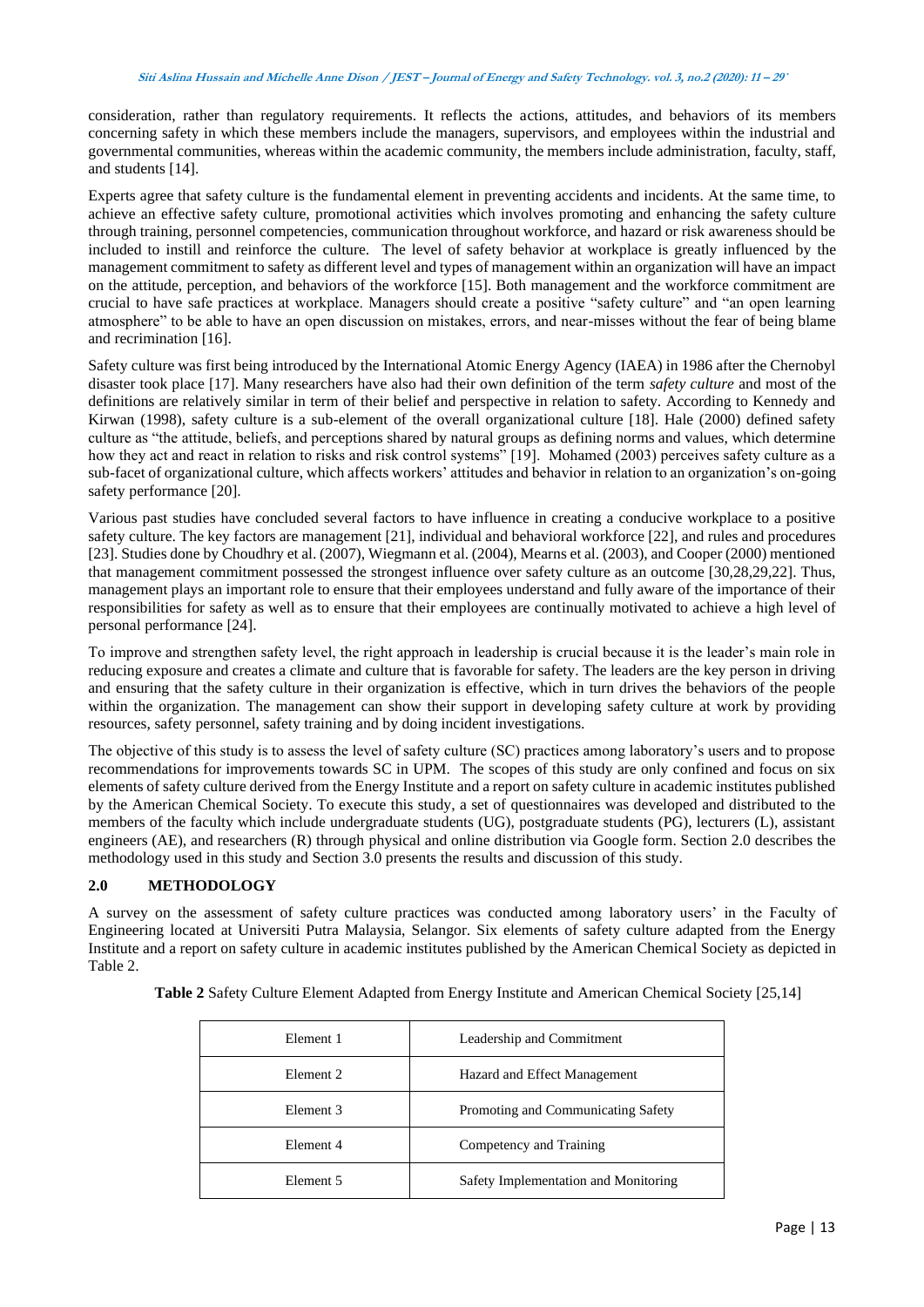Element 6 Safety Ethic and Awareness

## **2.1 Design and Structure of Survey Questionnaire**

This questionnaire was designed based on Hudson's safety culture elements and a publication by American Chemical Society entitled "Creating Safety Cultures in Academic Institutions. The questionnaire was divided into two sections, Section A and Section B. The first section focuses on demographic question to obtain better insight into the respondents' background and information. This includes the gender of respondents, age of respondents, job position, type of laboratories their work station located (either in a teaching lab or in a research lab), the departments of the respondents, as well as the time duration they spend in the laboratories within a week The second section focuses on the safety culture survey which includes the six elements of safety culture in academic institutions.

In the second section of the questionnaire, which is Section B, there will be several safety dimensions for each of the safety element listed in Table 2 and the respondents are requested to express their agreement or disagreement on a fivedegree Likert scale. An example of the Section B questions used for this study is shown in Figure 1.

|                |                                                                                   |                                                          | <b>Section B: Safety Culture Survey</b>                                     |   |   |   |   |   |   |
|----------------|-----------------------------------------------------------------------------------|----------------------------------------------------------|-----------------------------------------------------------------------------|---|---|---|---|---|---|
|                | 1                                                                                 | $\overline{2}$                                           | 3                                                                           | 4 |   | 5 |   |   |   |
|                | Moderate<br>Strongly Agree<br>Strongly<br>Disagree<br>Agree<br>Disagree           |                                                          |                                                                             |   |   |   |   |   |   |
| No.            | Survey Questionnaire                                                              |                                                          |                                                                             |   | 1 | 2 | 3 | 4 | 5 |
|                | Element 1: Leadership and Commitment                                              |                                                          |                                                                             |   |   |   |   |   |   |
| $\mathbf{1}$   |                                                                                   |                                                          | If I see a person in my lab doing something unsafe. I feel comfortable      |   |   |   |   |   |   |
|                | addressing the issue directly with him/her.                                       |                                                          |                                                                             |   |   |   |   |   |   |
| 2              |                                                                                   |                                                          | My lab colleagues exert a strong peer pressure on me to work safely.        |   |   |   |   |   |   |
|                | 3<br>Students are educated in the principles of safety throughout the             |                                                          |                                                                             |   |   |   |   |   |   |
| $\overline{4}$ | curriculum                                                                        |                                                          |                                                                             |   |   |   |   |   |   |
|                | Students continuously learn about safety during structured laboratory<br>sessions |                                                          |                                                                             |   |   |   |   |   |   |
| 5              |                                                                                   |                                                          | Faculty, staff, and postdoctoral scholars, who teach or oversee research in |   |   |   |   |   |   |
|                |                                                                                   | laboratories, are educated and trained in safety skills. |                                                                             |   |   |   |   |   |   |
| 6              | Everyone in the lab has a high level of commitment in practicing safe             |                                                          |                                                                             |   |   |   |   |   |   |
|                | work procedure.                                                                   |                                                          |                                                                             |   |   |   |   |   |   |
| 7              | Everyone working in the lab has a high level of care for the safety of            |                                                          |                                                                             |   |   |   |   |   |   |
|                | other team members.                                                               |                                                          |                                                                             |   |   |   |   |   |   |
| 8              |                                                                                   |                                                          | I alert my colleagues who act contrary to work safety rules.                |   |   |   |   |   |   |
| Q              |                                                                                   |                                                          | My colleagues point out each other's deficiencies in work safety.           |   |   |   |   |   |   |

**Figure 1** Example of Safety Culture Survey Questions

## **2.2 Site Selection**

The questionnaire was distributed to all personnel in the laboratories ranging from undergraduate and postgraduate students, researchers, lecturers, assistant engineers, and engineers. There were two types of laboratories involved in this study: teaching lab and research lab.

The hardcopy questionnaires were distributed randomly by the authors herself to students and employees within the compound of the Faculty of Engineering Apart from that, the questionnaire were also distributed online via Google form to 171 employees from eight departments; Department of Aerospace Engineering, Department of Civil Engineering,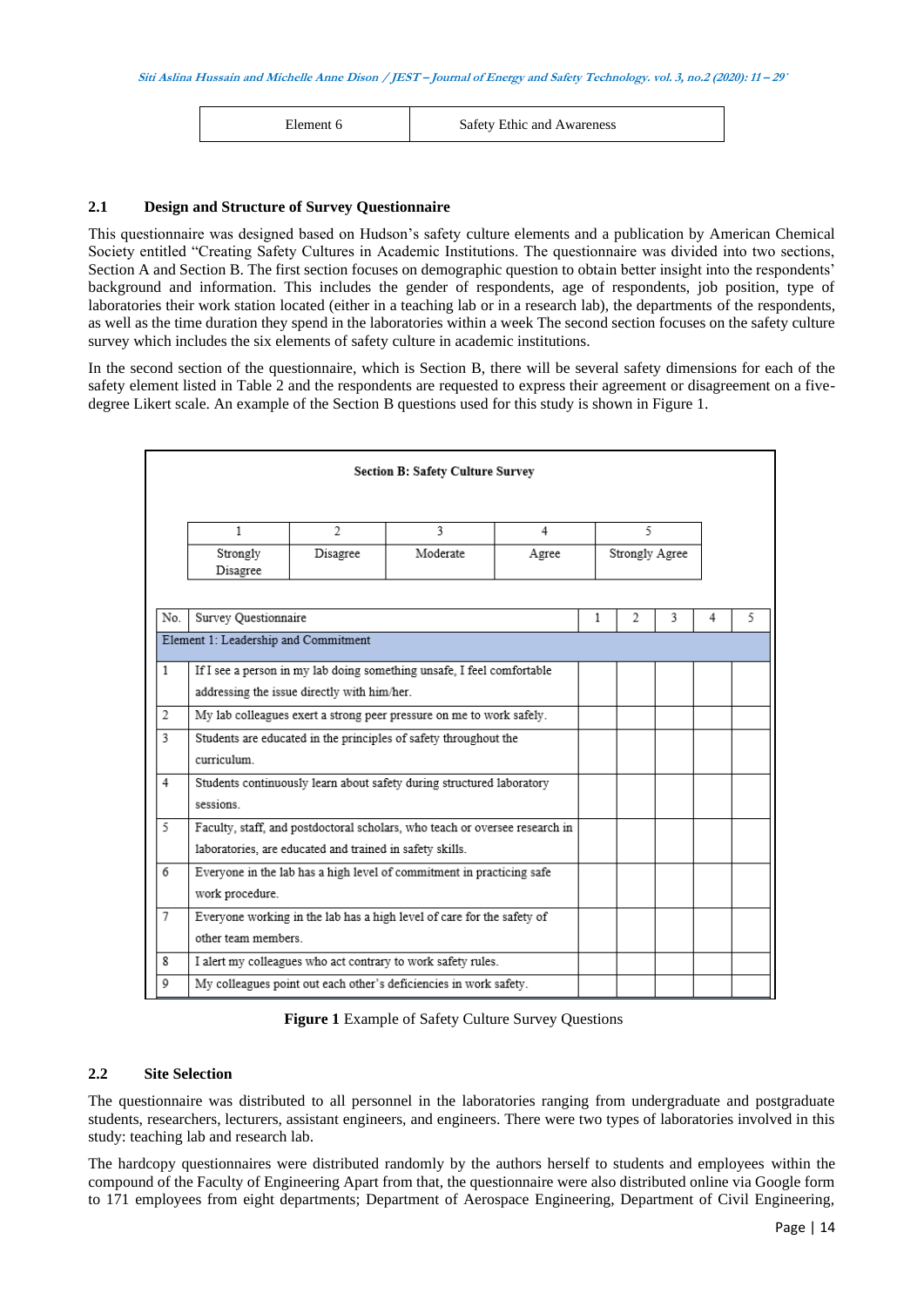Department of Biological and Agricultural Engineering, Department of Electrical and Electronic Engineering, Department of Chemical and Environmental Engineering, Department of Computer and Communication System Engineering, Department of Mechanical and Manufacturing Engineering, as well as Department of Process and Food Engineering.

In the questionnaire, the respondents were asked to complete a specific, standardized questionnaire to obtain their perception on the specified safety related dimensions. The study focused on six (6) elements which contributes to the safety culture which includes leadership and commitment, hazards and effect management, promoting and communicating safety, competency and training, safety implementation and monitoring, as well as safety ethic and awareness. This approach focuses on assessing the organization's current state of maturity on their safety culture by giving it a ranking on a predefined 'culture maturity ladder' that shows different levels or stages of cultural maturity.

## **2.3 Data Analysis**

The data analysis method was performed after the questionnaire data were collected. All the data obtained from the questionnaire were assembled, then organized and summarized to obtain an appropriate and suitable results of the collected data. Data will be analyzed using statistical analysis through SPSS software. In this study, the rating for each safety dimension will be calculated to determine the overall mean  $(\mu)$  value) for the main element. Since the questionnaire is in a 5-point Likert's type scale distribution ranging from  $1 =$  strongly disagree,  $2 =$  disagree,  $3 =$  moderate,  $4 = \text{agree}, 5 = \text{strongly agree}$  in which it correspond to the 5-scale safety culture ladder by Patrick Hudson [26] ranging from  $1 =$  Pathological,  $2 =$  Reactive,  $3 =$  Calculative,  $4 =$  Proactive, and  $5 =$  Generative as illustrated in Figure 2.



**Figure 2** Hudson's Safety Culture Ladder [26]

After determining the rating of each safety dimension, the overall mean  $(\mu$ -value) is calculated by dividing the summation of overall rating of the element with the total number of safety dimensions in each element as shown in equation 1.

$$
\mu = \frac{\sum \text{rating of each safety dimension}}{\sum \text{total safety dimension in each element}} \tag{1}
$$

The acceptable mean range would be in between 4.0 and 5.0 (4.0  $\leq \mu \leq$  5.0) which accounts for proactive and generative culture. Mean value of below 4.0 ( $\mu$  < 4.0) is considered low and this shall account for pathological, reactive, and calculative culture. Recommendation shall be proposed for the improvement of safety culture practices throughout the organization.

## **3.0 RESULTS**

The questionnaires were distributed to all 8 engineering departments, with a total of 31 respondents in which 67.7% were undergraduate students (UG), 12.9% of them were lecturers (L), 9.7% were assistant engineers (AE) while 6.5% were postgraduate students (PG) and 3.2% were researcher (R). On the first round of physical distribution, a total of 50 set of questionnaires were distributed randomly to students and employees within the compound of the Faculty of Engineering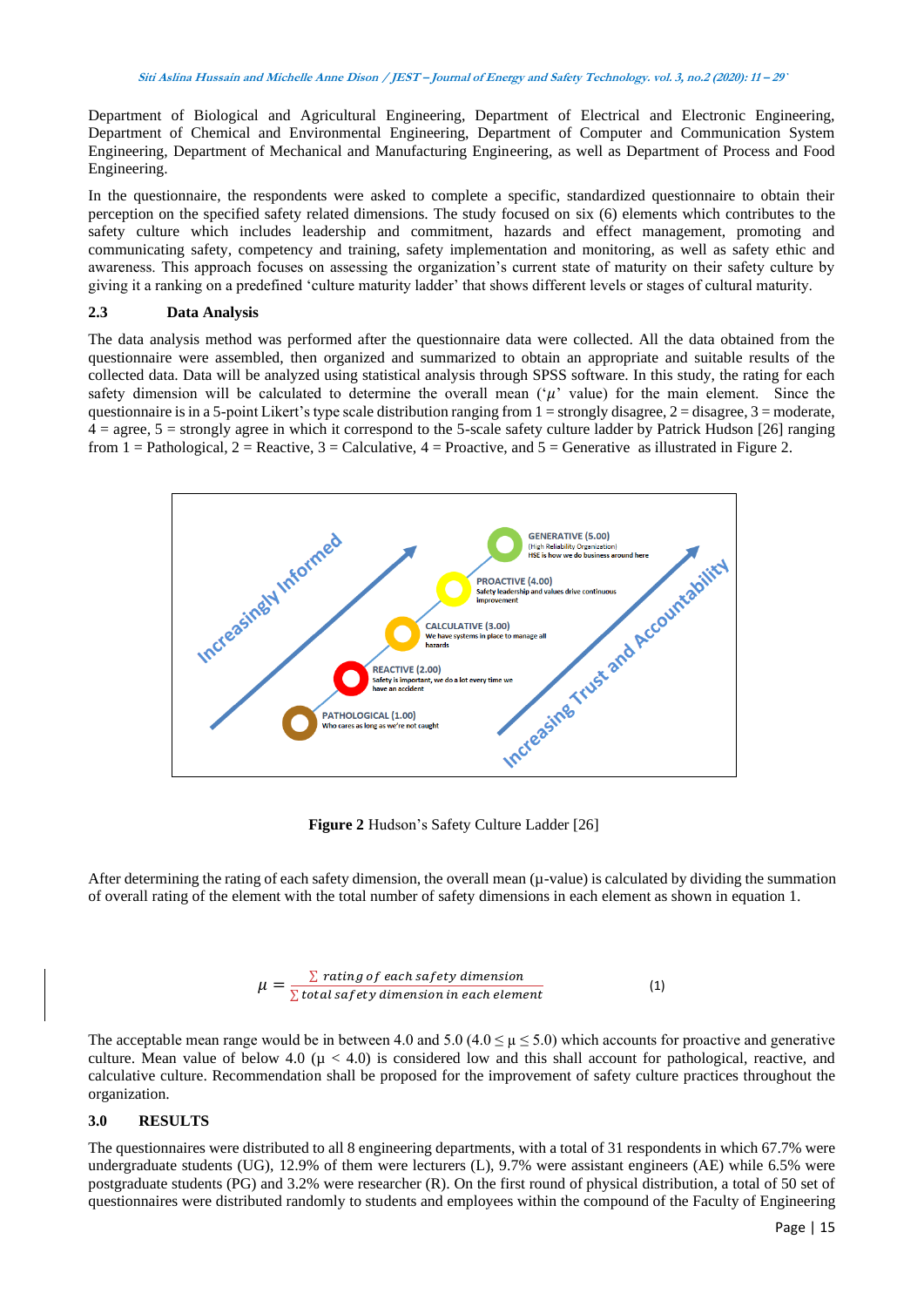and there were 25 respondents answered. Second round of physical distribution was hampered due to pandemic Covid-19 restrictions movement. Nevertheless, the questionnaire were also distributed online via Google form to 171 employees from eight departments; Department of Aerospace Engineering, Department of Civil Engineering, Department of Biological and Agricultural Engineering, Department of Electrical and Electronic Engineering, Department of Chemical and Environmental Engineering, Department of Computer and Communication System Engineering, Department of Mechanical and Manufacturing Engineering, as well as Department of Process and Food Engineering. From the online form, there were 6 respondents returned their feedback. As overall, the response rate of this study is 53.5%.

## **3.1 Element 1-Leadership and Commitment**

Figure 3 shows the rating distribution and safety culture stage for Leadership and Commitment in Element 1. Based on the bar chart illustrated in Figure 3, majority of the safety dimensions score rating above 4.0 which shows that the organization is in the proactive stage in term of leadership and commitment. However, only one safety dimension shows a value of 3.58 which is in the calculative stage. This is corresponding to the 13% of respondent percentage in Figure 4 who disagree that their laboratory colleagues are exerting peer pressure on them to work safely. One of the ways to improve this is to implement stringent rules or code of conduct in the laboratories to avoid students or laboratories users from violating. As overall, the safety dimension for leadership and commitment scores a mean value of  $\mu$ =4.06 which falls under proactive culture.



**Figure 3** Rating Distribution and Safety Culture Stage for Leadership and Commitment in Element 1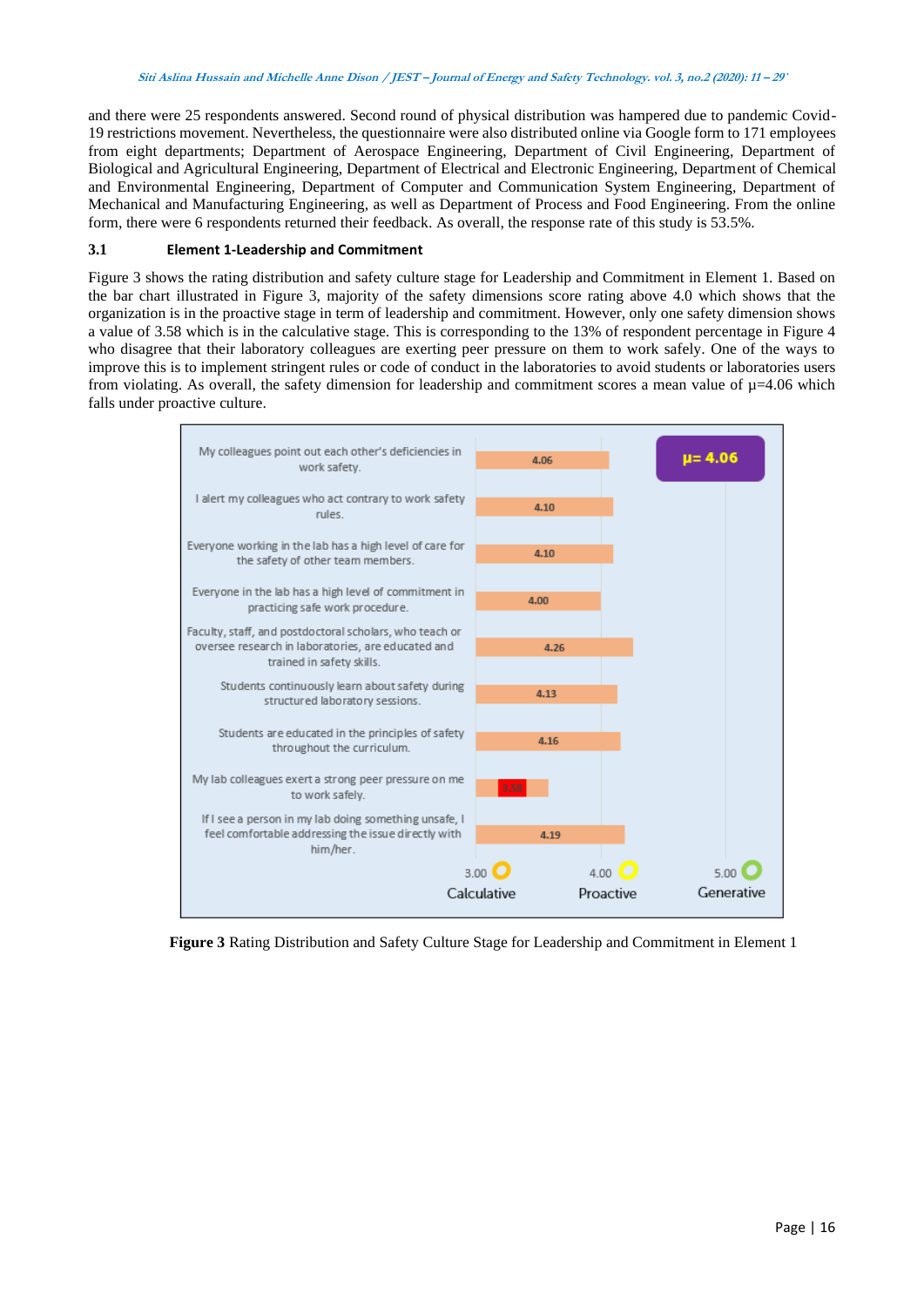| My colleagues point out each other's deficiencies in<br>work safety.                                                  | 19.4%         | 54.8%                |                  | 25.8%       |
|-----------------------------------------------------------------------------------------------------------------------|---------------|----------------------|------------------|-------------|
| I alert my colleagues who act contrary to work safety<br>rules.                                                       | 25.8%         | 38.7%                |                  | 35.5%       |
| Everyone working in the lab has a high level of care for<br>the safety of other team members.                         | 22.6%         | 45.2%                |                  | 32.3%       |
| Everyone in the lab has a high level of commitment in<br>practicing safe work procedure.                              | 22.6%<br>3.2% | 45.2%                |                  | 29.0%       |
| Faculty, staff, and postdoctoral scholars, who teach or<br>oversee research in laboratories, are educated and         | 9.7%          | 54.8%                |                  | 35.5%       |
| Students continuously learn about safety during<br>structured laboratory sessions.                                    | 25.8%         | 35.5%                |                  | 38.7%       |
| Students are educated in the principles of safety<br>throughout the curriculum.                                       | 19.4%         | 45.2%                |                  | 35.5%       |
| My lab colleagues exert a strong peer pressure on me to<br>work safely.                                               | 6.5%          | 22.6%                | 51.6%            | 12.9%       |
| If I see a person in my lab doing something unsafe, I feel<br>comfortable addressing the issue directly with him/her. | 6.5%<br>12.9% | 29.0%                |                  | 51.6%       |
|                                                                                                                       | 0%<br>20%     | 40%                  | 60%              | 80%<br>100% |
| ■ Strongly Disagree<br>Disagree                                                                                       | Moderate      | $\blacksquare$ Agree | ■ Strongly Agree |             |

**Figure 4** Respondent for Leadership and Commitment in Element 1

## **3.2 Element 2-Hazard and Effect Management Process**

 $\overline{\phantom{a}}$ 

Hazard and Effect Management Process (HEMP) is a structured methodology for the identification of hazards and assessment of the associated risks, and development of the management system required in terms of barriers to reduce the risks to As Low As Reasonably Practicable (ALARP). HEMP process is an analysis technique that reviews the identified hazards and uses a Risk Assessment Matrix to rank the risks based on consequence and likelihood. Figure 5 shows the rating distribution and safety culture stage for Hazard and Effect Management Process in Element 2. Majority of the safety dimensions score rating below 4.0 which shows that the organization is in the calculative stage in term of the application of HEMP process.

Out of the seven (7) safety dimensions in Element 2, three (3) safety dimensions is associated with the application of HEMP process which is shown in Table 3. Based on the survey results, 16.1% of the respondents did not do risk assessment before conducting any laboratory work and the same percentage of respondent neither agree nor disagree on conducting risk assessment before performing laboratory work. On the other hand, 6.5% of the respondents do not conduct hazard analysis before conducting their research, whereas 38.7% of the respondents neither agree nor disagree. Results also show that 16.1% of the respondents did not routinely identify and manage risk as part of their work processes during group work, whereas the same percentage respondent neither agree nor disagree. This result shows that there is a deficiency in the areas of hazard identification and risk assessment and management among laboratories users.

|                          | I do risk assessment before any<br>laboratory work. | I conduct hazard analysis<br>before conducting my<br>research. | During work group, we routinely<br>identify and manage risk as part of<br>our work processes. |  |  |
|--------------------------|-----------------------------------------------------|----------------------------------------------------------------|-----------------------------------------------------------------------------------------------|--|--|
| <b>Strongly Disagree</b> | 3.2%                                                |                                                                |                                                                                               |  |  |
| <b>Disagree</b>          | 12.9%                                               | 6.5%                                                           | 16.1%                                                                                         |  |  |
| Moderate                 | 16.1%                                               | 38.7%                                                          | 16.1%                                                                                         |  |  |
| Agree                    | 51.6%                                               | 38.7%                                                          | 48.4%                                                                                         |  |  |
| <b>Strongly Agree</b>    | 16.1%                                               | 16.1%                                                          | 19.4%                                                                                         |  |  |

**Table 3** Respondent percentage on application of HEMP Process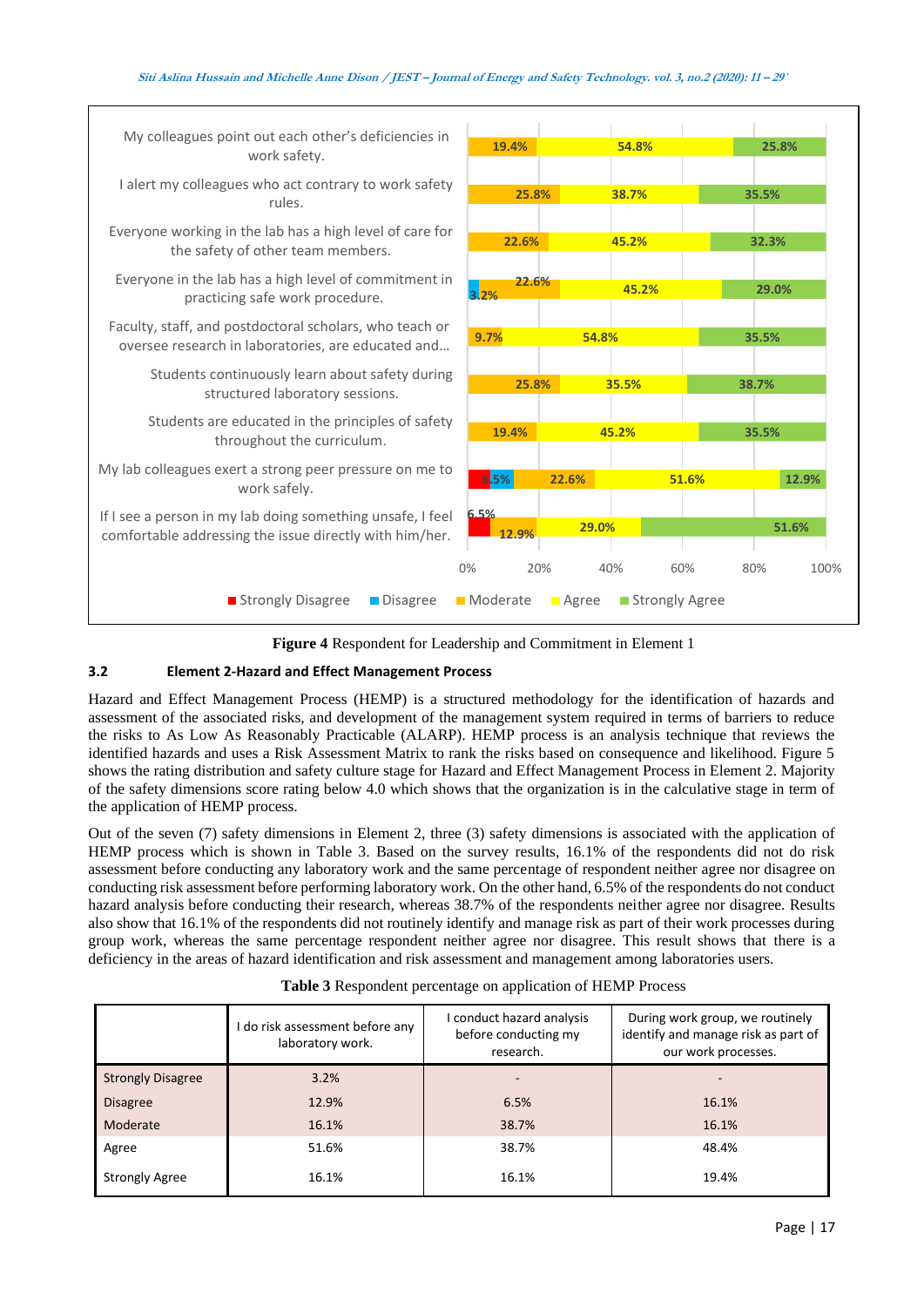Table 4 shows the respondent percentage on the preparedness or measures taken before conducting laboratory works. From the results shown in Table 4, 83.9% of the respondents will inform their supervisor before using any dangerous substances in the laboratory, 12.9% respondents neither agree nor disagree, and a small percentage of respondent did not inform their supervisor, which accounts for 3.2%. High percentage of respondents show that they are fully confident in performing the repeated experiment in the laboratory, which account for 87.1% of the total respondents. In term of discussing new experiment with their supervisors, there are only 74.2% of the respondents who prefer to do so whereas 25.8% neither agree nor disagree. This shows that there are still some of the laboratories users who prefer to do their task ahead of time before consulting with their supervisor regarding the experiments and the safety aspects that involve in the experiment.

|                          | I inform my supervisor<br>before Luse<br>dangerous substances<br>in the laboratory.<br>(extremely flammable,<br>explosive, etc) | I am fully confident<br>when I perform an<br>experiment that<br>have already been<br>done several times<br>in the laboratory. | I discuss with my<br>supervisor about<br>new experiments<br>systematically and<br>include all the<br>safety aspects. | MSDS of each<br>reagents or chemicals<br>are available in the<br>laboratory. |
|--------------------------|---------------------------------------------------------------------------------------------------------------------------------|-------------------------------------------------------------------------------------------------------------------------------|----------------------------------------------------------------------------------------------------------------------|------------------------------------------------------------------------------|
| <b>Strongly Disagree</b> |                                                                                                                                 |                                                                                                                               |                                                                                                                      |                                                                              |
| <b>Disagree</b>          | 3.2%                                                                                                                            |                                                                                                                               |                                                                                                                      |                                                                              |
| Moderate                 | 12.9%                                                                                                                           | 12.9%                                                                                                                         | 25.8%                                                                                                                | 32.3%                                                                        |
| Agree                    | 45.2%                                                                                                                           | 51.6%                                                                                                                         | 45.2%                                                                                                                | 45.2%                                                                        |
| <b>Strongly Agree</b>    | 38.7%                                                                                                                           | 35.5%                                                                                                                         | 29.0%                                                                                                                | 22.6%                                                                        |

**Table 4** Respondent percentage on preparedness before laboratory works

Figure 5 shows the rating distribution of each safety dimension in Element 2. Based on the bar chart illustrated in Figure 5, majority of the safety dimensions score rating below 4.0, especially on the application of HEMP process, which included identifying and managing risk, as well as conducting hazard analysis and risk assessment. This shows that there are still several laboratory users who do not practice hazard identification and risk assessment in their routine activity. As overall, the safety dimension for hazard and effect management process in element 2 scores a mean value of  $\mu$ =3.91 which falls under calculative culture. This shows that the application of hazard identification and risk assessment among laboratories users is relatively low.

Apart from that, further findings from the audit report shows that the faculty has put in place some programs with regards to improving their safety cultures. For instances, the faculty has planned to conduct a HIRARC training according to the yearly activity planning FY2019. However, it was not being organized throughout the year.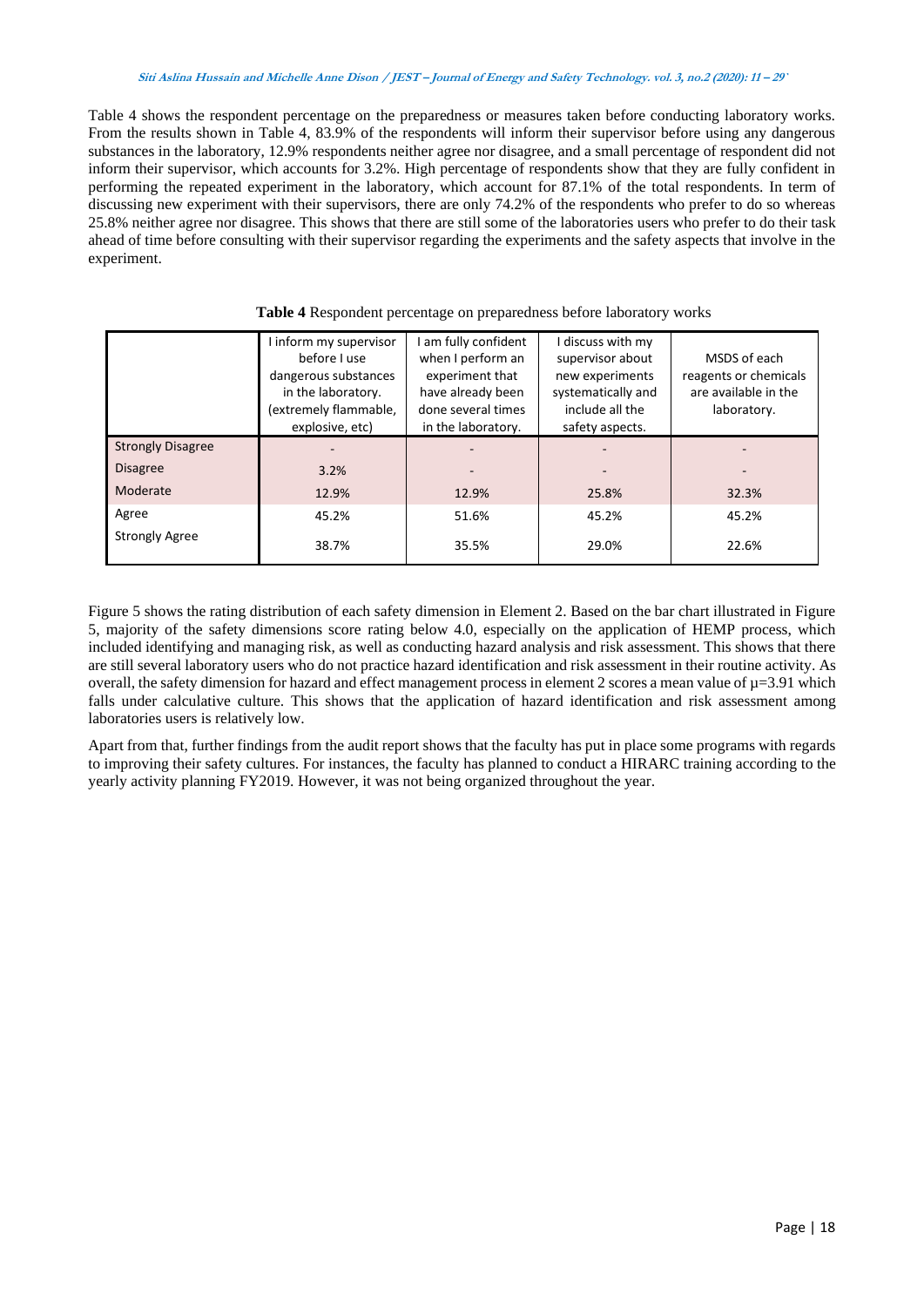

**Figure 5** Rating Distribution and Safety Culture Stage for Hazard and Effect Management Process in Element 2

# **3.3 Element 3-Promoting and Communicating Safety**

Figure 6 shows the third element in safety culture which is promoting and communicating safety. Promoting and communicating safety is one of the ways that can be used to influence those around us in practicing good safety culture. The seven (7) safety dimensions in Figure 6 shows the measures on how the faculty promotes and communicates safety. By referring to the bar chart in Figure 6, a total of 58.1% respondents conform that the faculty shares information regarding safety through safety newsletter or weekly bulletin, whereas 6.5% respondents disagree, and 35.5% respondents neither agree nor disagree.

As a measure to promote safety, the faculty frequently organized safety seminars to discuss safety issues and there are 58.1% of respondent who agree on it. About 70.9% of the respondents also agree that the faculty management takes part in safety walkabout at the laboratory. This is one of the ways for the management to understand the condition of the laboratory and to propose actions for the improvement of the laboratory condition. It also portrays a sense of responsibility that safety is also one of the priorities at the faculty.

Other than that, the survey also shows that students or researchers are free to share their safety concern to the faculty's management, of which 83.9% of the respondents agreed on. However, there are also a minority of respondents who felt the opposite which accounts for 6.4% of the respondents, whereas 9.7% of the respondents neither agree nor disagree. On top of that, about 64.5% of the respondents agreed that there is a procedure such as online form or suggestion box in placed for soliciting suggestions for improving safety, but a minority of respondents also felt the opposite which accounts for 6.4% of the respondents.

There are also other measures in term of non-verbal communications that the faculty used to promote and communicate safety. Examples of non-verbal communications that are available are through the display of printed information sheets about safety which is agreed by 90.4% of the respondents and 96.8% of the respondents agreed that there are safety signs available in the laboratory. About 84% of the total respondents acknowledged that the students or researchers are free to share their safety concern to the faculty management and this is also being reflected in the overall rating distribution which shows that it is one of the proactive action that the faculty made in promoting and communicating safety.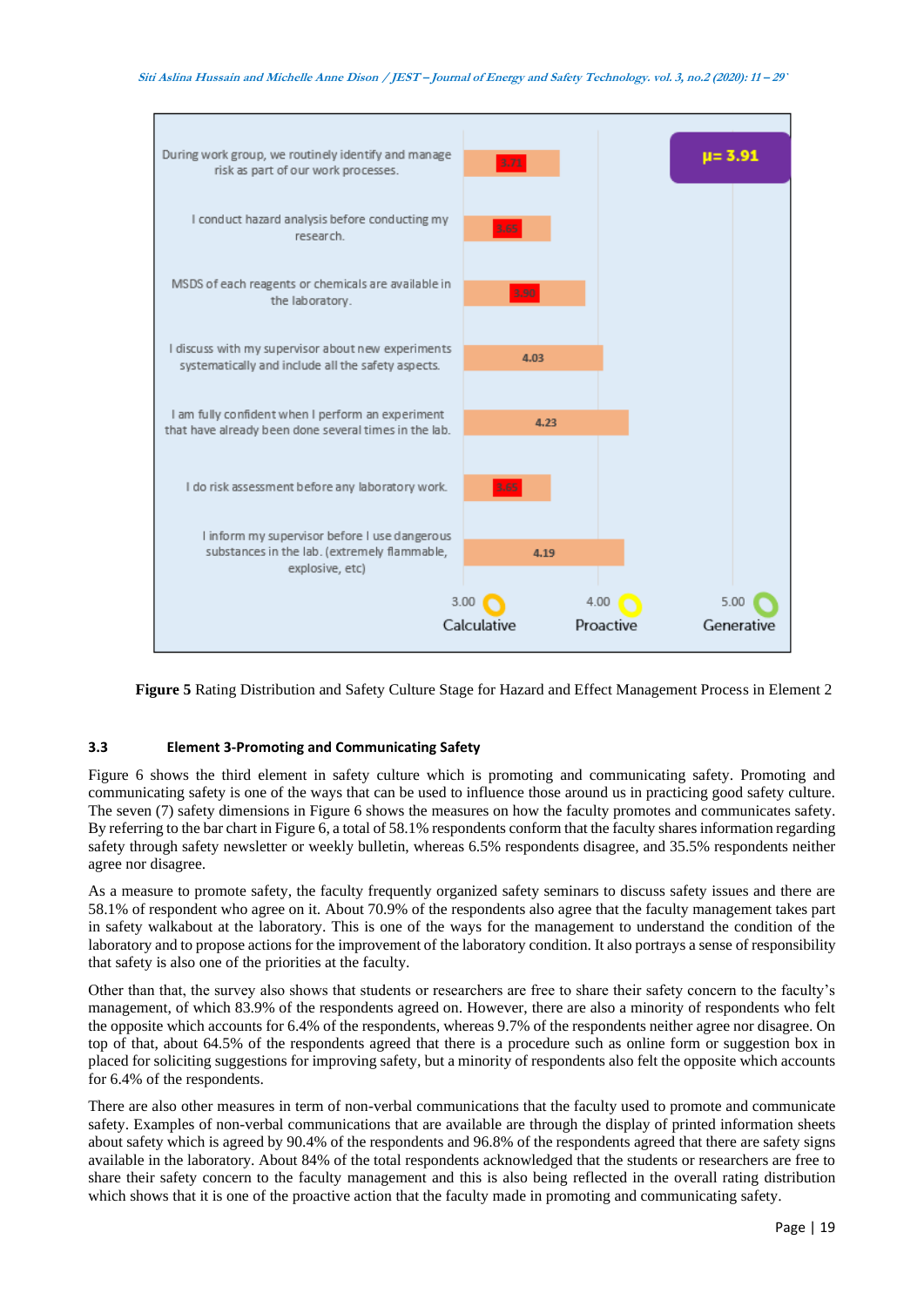| There is a procedure in placed for soliciting<br>suggestions for improving safety. (Example: online<br>form or suggestion boxes) | 3.<br>3.2%        | 29.0%               | 41.9%      |                | 22.6%       |
|----------------------------------------------------------------------------------------------------------------------------------|-------------------|---------------------|------------|----------------|-------------|
| Safety signs (Eg: Warning sign, Hazards sign) are<br>displayed in the laboratory.                                                | 3.2%              | 35.5%               |            | 61.3%          |             |
| Printed information sheets about safety is displayed 3.2%<br>in the faculty.                                                     | 6.5%              |                     | 58.1%      |                | 32.3%       |
| Students/Researchers are free to share their safety<br>concern to the faculty management.                                        | 9.7%              |                     | 51.6%      |                | 32.3%       |
| The faculty management takes part in safety<br>walkabout at the laboratory.                                                      | 29.0%             |                     | 54.8%      |                | 16.1%       |
| The faculty frequently organized safety seminars to<br>discuss safety issues.                                                    | $6.5\%$           | 35.5%               |            | 38.7%          | 19.4%       |
| The faculty shares a lot of information about safety<br>through safety newsletter or weekly bulletin.                            | 6.5%              | 35.5%               | 35.5%      |                | 22.6%       |
| Strongly Disagree<br>Disagree                                                                                                    | $0\%$<br>Moderate | 20%<br><b>Agree</b> | 40%<br>60% | Strongly Agree | 80%<br>100% |

**Figure 6** Rating Distribution and Safety Culture Stage for Promoting and Communicating Safety in Element 3

Based on Figure 7 which shows the rating distribution for Promoting and Communicating Safety in Element 3, the mean score obtained for this element is  $\mu$ =3.99 which falls under calculative safety culture. It is observed that the faculty has their own initiative in spreading safety alert among the member of faculty, however, from the survey, it also shows that there are some respondents who were not aware of these initiatives (i.e.: seminars, safety newsletter or weekly bulletin). Perhaps, the faculty could look into how to strengthen the initiative that has already been implemented and how to engage the people of the faculty to share their concern on safety as well as encouraging the member of faculty to participate more in giving feedbacks or suggestions for improving safety at the faculty, either it is in the classroom, laboratories, or within the faculty compound.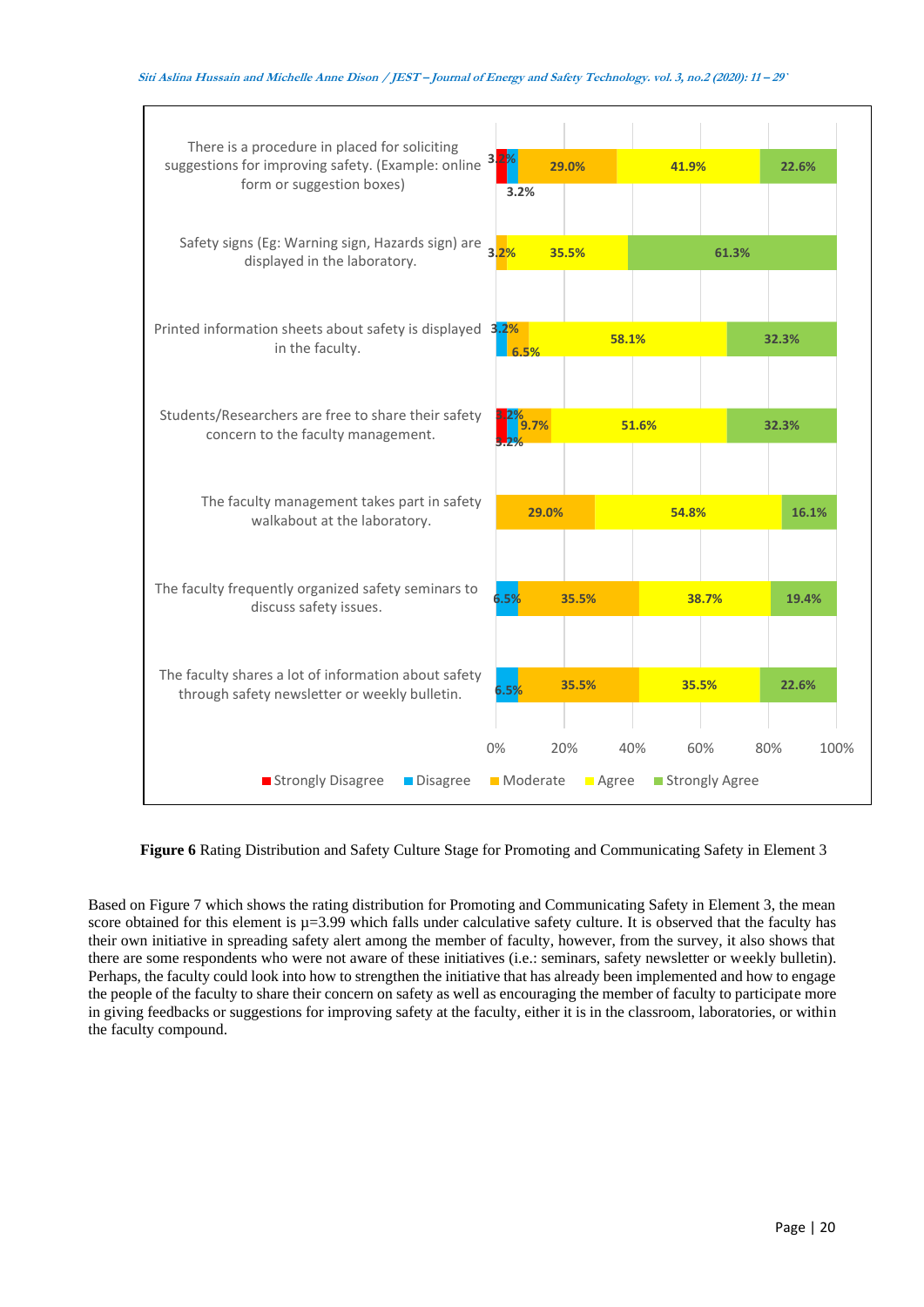

**Figure 7** Rating Distribution and Safety Culture Stage for Promoting and Communicating Safety in Element 3

## **3.4 Element 4-Competency and Training**

Figure 8 shows the bar chart result for Competency and Training in Element 4 of the safety culture. Competency and training are one the most important elements because if there is an inadequate safety education and training, this can be one of the barriers that may prevent building and maintaining a strong and positive safety culture. From the bar chart shown in Figure 8, majority of the respondents which is of 96.8% of the respondents said that they fully understand the health and safety risks associated with the work for which they are responsible for in the laboratory, and the same percentage of respondents, which accounts for 87.1% agreed that they understand the safety rules for their job in the laboratory and mentioned that there is training being provided in a manner that helps them to understand how to perform their work safely in the laboratory.

Based on Figure 8, it is observed that 80.6% of the respondents had been encouraged by their supervisors to participate in a training session, with a minority of 6.5% disagree, and 12.9% neither agree nor disagree. About 71% of the respondents mentioned that they have received the training necessary to perform their job in the laboratory and the remaining 29% neither agree nor disagree. Apart from that, 71% of the respondents are willingly to participate in safety training sessions to acquire new skills but a minority of 6.4% of the respondents is not willing to participate in safety training and the remaining 22.6% respondents neither agree nor disagree. One of the reasons that could have caused some of the respondents to feel reluctant to join in safety training is because safety training usually takes up at least two sessions which is more than a day to be completed and some perceived it as a waste of time.

Other than that, about 62% of the respondents conform that there is training on hazard recognition for those working in the laboratory whereas 35% neither agree nor disagree on it. There were also who disagree that there was training on hazard recognition available which accounts for 3% of the respondents.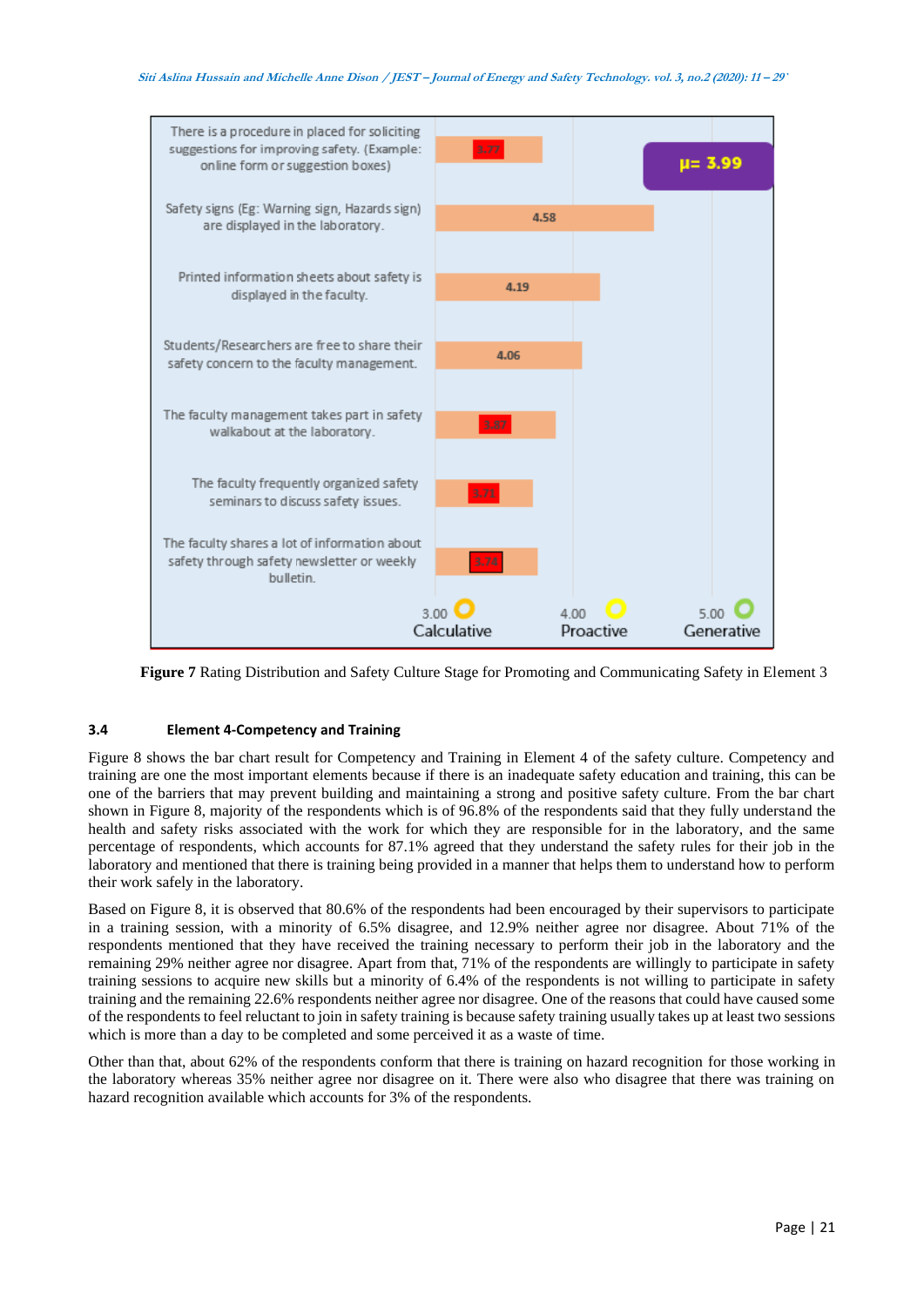

**Figure 8.** Respondent for Competency and Training in Element 4

Based on Figure 9 which shows the rating distribution for Competency and Training in Element 4, it can be concluded that majority of the respondents show that they have acquires the necessary skills and trainings that enables them to be eligible working in the laboratories. According to the bar chart shown in Figure 9, the organization scores considerably high for most of the sub-elements. However, there are also safety dimensions that scores below 4.0 of which related to the participation of respondents in safety training. Improvement should be focusing on the availability of training session on hazard recognition for those working in the lab and to make safety training session compulsory to those working in the laboratory. As overall, the mean score for competency and training is  $\mu$ =4.01 which falls under proactive safety culture. This shows that the faculty is making a good initiative in providing training and ensuring that the members of the faculty especially those working in the laboratories are equipped with the required skills and are competent prior to conducting their research or experiments in the laboratories.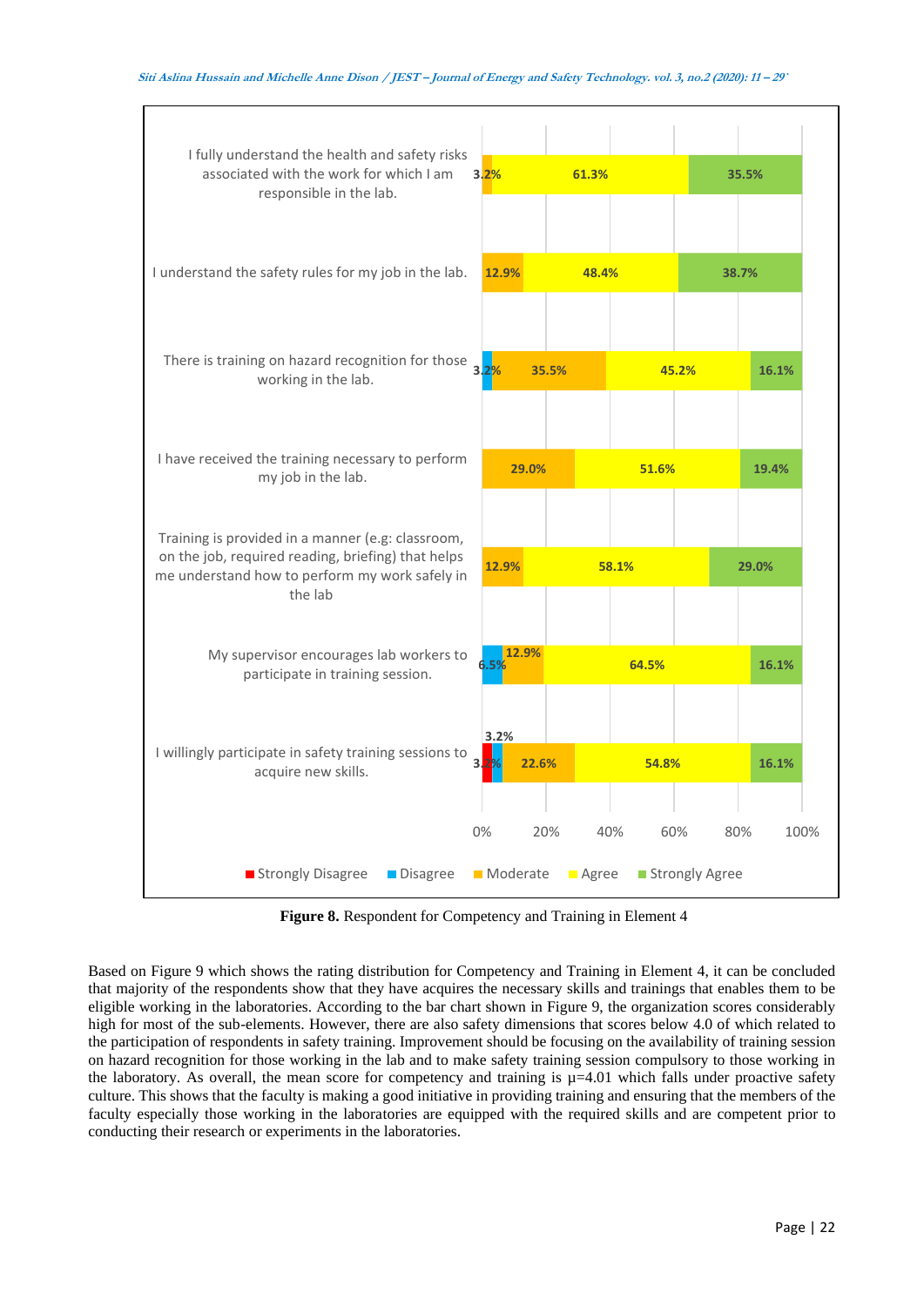

**Figure 9** Rating Distribution and Safety Culture Stage for Competency and Training in Element 4

# **3.5 Element 5-Safety Implementation and Monitoring**

Figure 10 shows the result of respondent for Safety Implementation and Monitoring in Element 5. From the bar chart, 94% of the respondents show that they report any hazards and unsafe act whenever they encountered such situation, whereas the remaining 6.5% of the respondents neither agree nor disagree. About half of the total respondents, which accounts for 51.6% of the respondents conform that there is a systematic incident reporting system to report incident happened in the laboratory and about the same percentage of respondents have the access to the safety records in the laboratory. From the survey, there are 67.8% of the respondents actively access and use the information generated by the incident report in their daily work. There are 58.1% of the respondents mentioned that the information on recurring causes of incidents are effectively disseminated to all personnel. As for the incident investigation, there is a high percentage of respondents, which accounts for 77.4% respondents agreed that the main reason of incident investigation is to determine the root cause of the incident.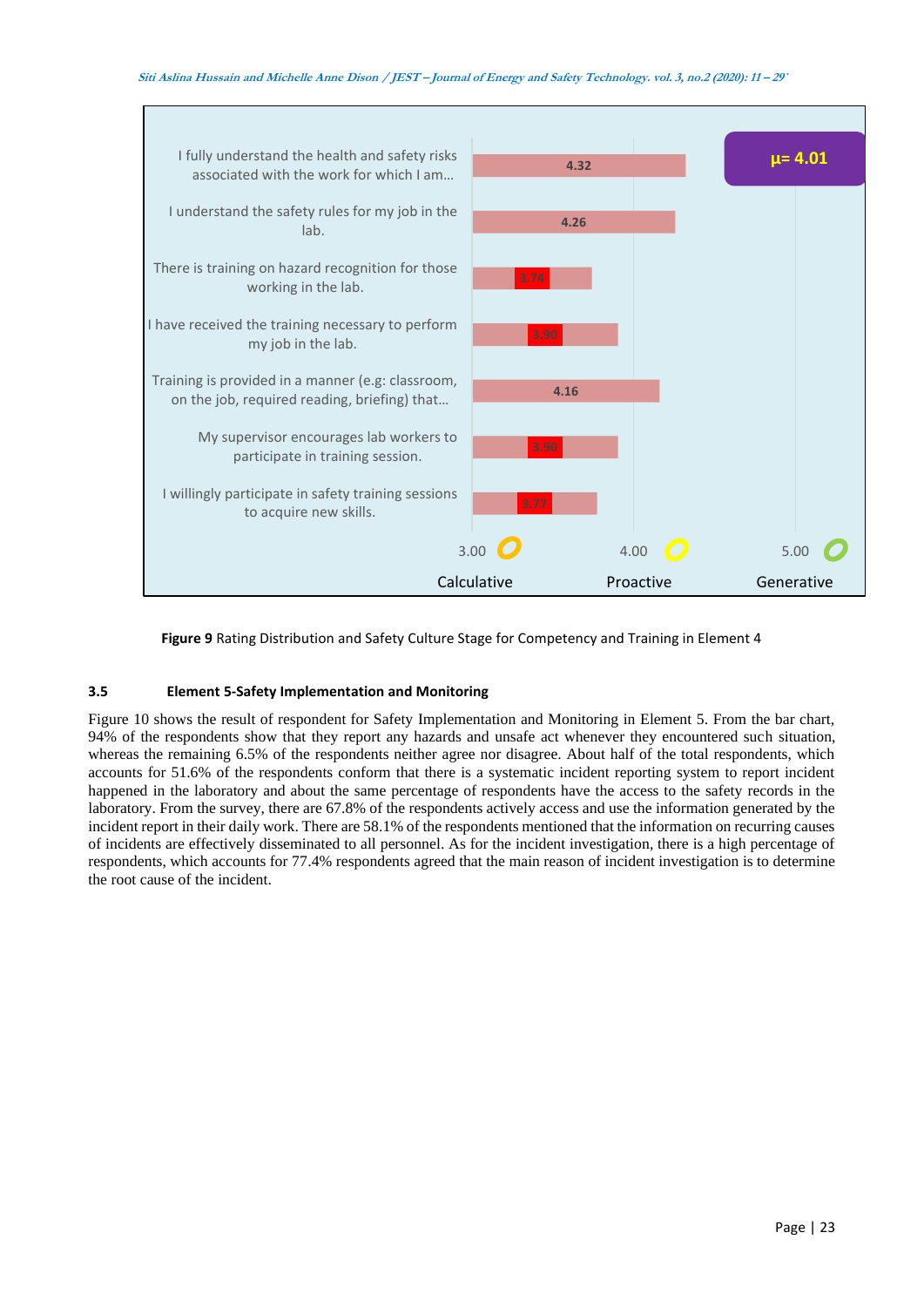



**Figure 10** Respondent for Safety Implementation and Monitoring in Element 5

Figure 11 shows the rating distribution for Safety Implementation and Monitoring in Element 5. From the figure, the organization shows a proactive culture in term of hazard reporting and incident investigation, whereas the remaining safety dimensions related to incident reporting system are in the calculative stage. This shows that there is a need for improvement in term of incident reporting system and the access of this reporting system among students and member of the faculty. Example of an alternative that the faculty can do is by ensuring that records regarding the safety of the laboratory are accessible for those working in laboratories to give awareness to laboratory users of what has been happening in the laboratory or accident that is prone to happen in the laboratory. In this way, the laboratory users will be more careful and taking more safety precautions to ensure safe working at all time. Overall, the mean score for safety implementation and monitoring is  $\mu$ =3.91 which falls under calculative safety culture.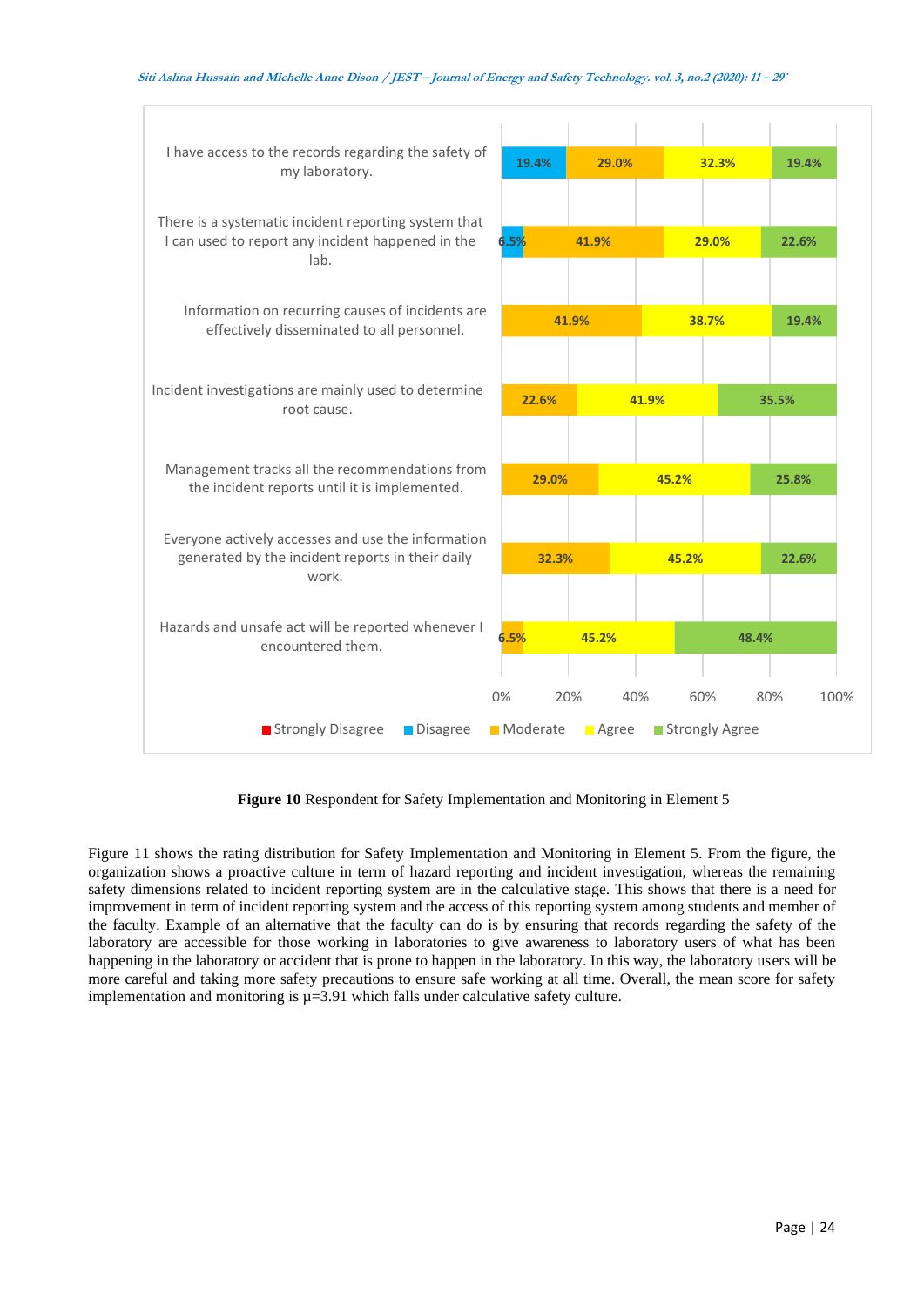

**Figure 11** Rating Distribution and Safety Culture Stage for Safety Implementation and Monitoring in Element 5

## **3.6 Element 6-Safety Ethic and Awareness**

Figure 12 shows the last element of safety culture in this study which is on the safety ethic and awareness. This element is essential in making sure that a positive safety culture is inculcated in every individual and it requires a continuous longterm effort. Based on the bar chart in Figure 12, there are about 90% of the respondents mostly agree that safety is an integral part of what one does. This shows that the respondents prioritize safety aspects when conducting their work in the laboratories and making sure that they work safely all the time. About 94% of the respondents show that they encourage their co-workers to be safe and this proves that those working in the laboratory not only care about themselves, but also those surrounding them.

In addition, the respondents also show good example and responsibilities in keeping their work equipment in safe working condition which accounts for 90% of the respondents and 94% of the respondents also keep their work area clean. This clearly show that the respondents follow the appropriate safety practices in the laboratory and about 81% of the respondents handle all situation as if there is a possibility of having an accident. This is important as this avoid them from being complacent at all time whenever they are in the laboratories.

About 84% of the respondents feel that the overall safety in the laboratory could be improved. This is agreeable as there are also those working in the laboratory who tends to be taking shortcuts in order to get the job done faster which accounts for about 39% of the respondents and there are some of the respondents who still overlook safety procedure in order to get job their job done faster which accounts for 29% of the respondents.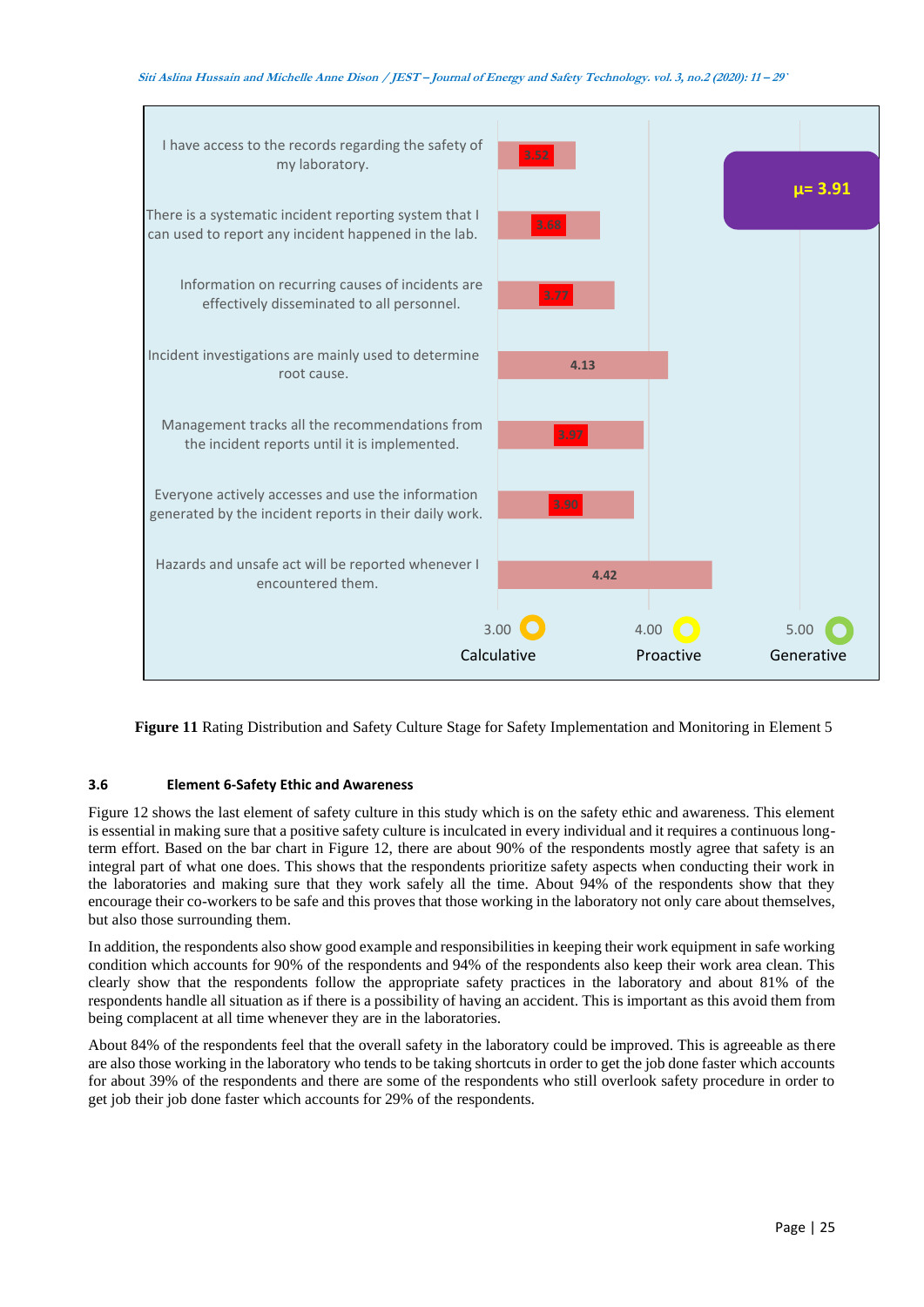

**Figure 12** Respondent for Safety Ethic and Awareness in Element 6

Figure 13 shows the rating distribution for Safety Ethic and Awareness in Element 6. From the bar chart, six (6) out of nine (9) safety dimensions fall into the proactive stage whereas the remaining three (3) safety dimensions fall into calculative stage. From the result illustrated in Figure 13, it is concluded that the respondents have a good aspect in term of safety ethic and awareness although there is some part that can be improved in term of overlooking safety procedures and taking shortcuts when doing their work in the laboratory. The outcome of this study has also found out that the respondents acknowledged that the overall safety in the laboratory could be improved. As overall, the mean score for safety ethic and awareness is  $\mu$ =4.01 which falls under proactive safety culture.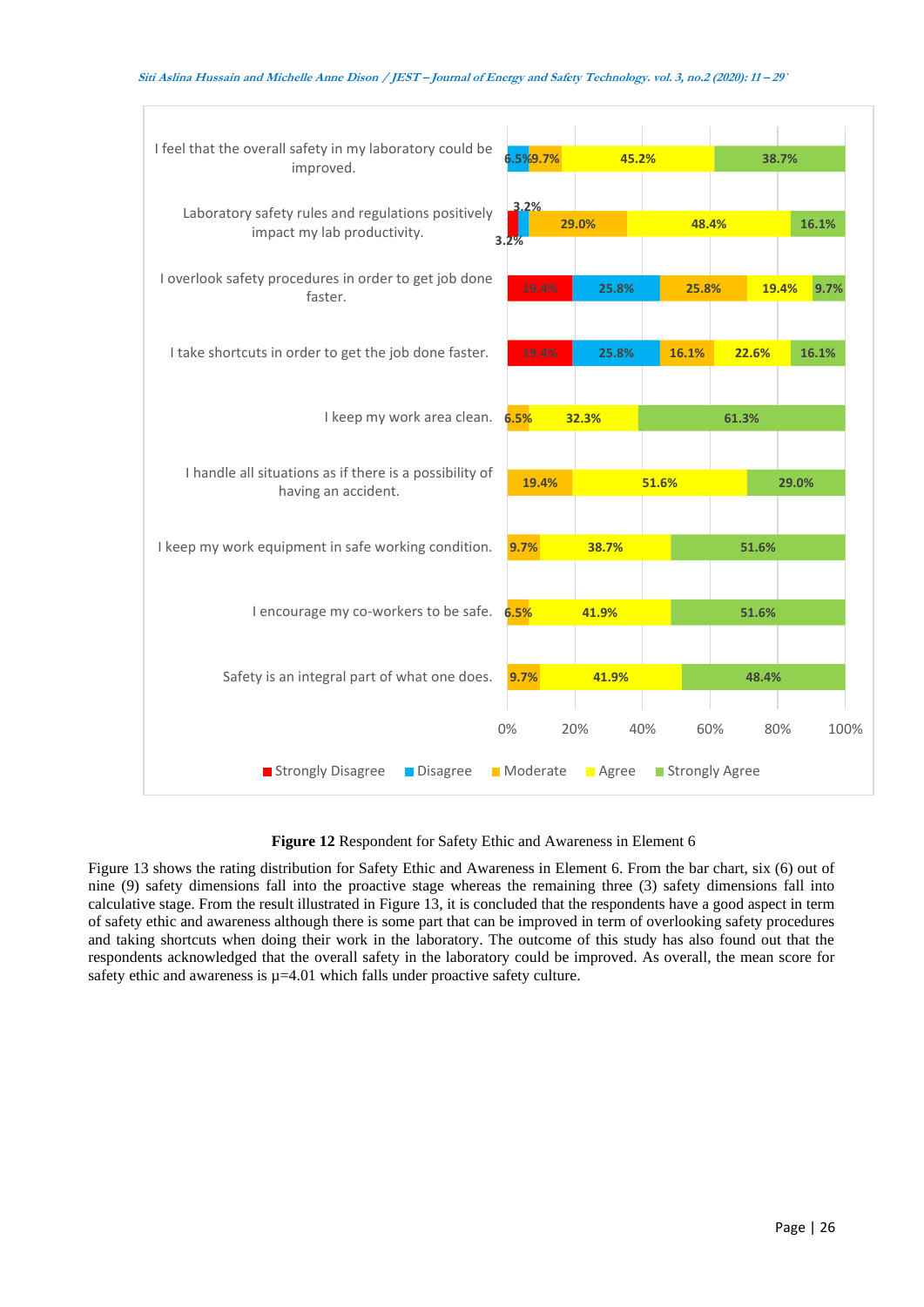

**Figure 13** Rating Distribution and Safety Culture Stage for Safety Ethic and Awareness in Element 6

# **3.7 Overall Rating Distribution and Safety Culture Stage**

The bar chart for Figure 14 shows the overall shows the overall rating distribution of each element and based on the result illustrated in the figure, it shows that the organization achieved a proactive safety culture for three (3) safety elements and the remaining three (3) falls under calculative stage. The elements that are categorized under proactive culture are leadership and commitment, competency, and training, as well as safety ethic and awareness. On the other hand, the elements that are categorized under calculative culture are hazard and effect management process, promoting and communicating safety, as well as safety implementation and monitoring. The overall score shows  $\mu$ =3.98, which falls under calculative. This result has suggested that the laboratories at the Faculty of Engineering still lacks a strong and positive safety culture in term of safety implementation and monitoring, promoting and communicating safety, and hazard and effect management process.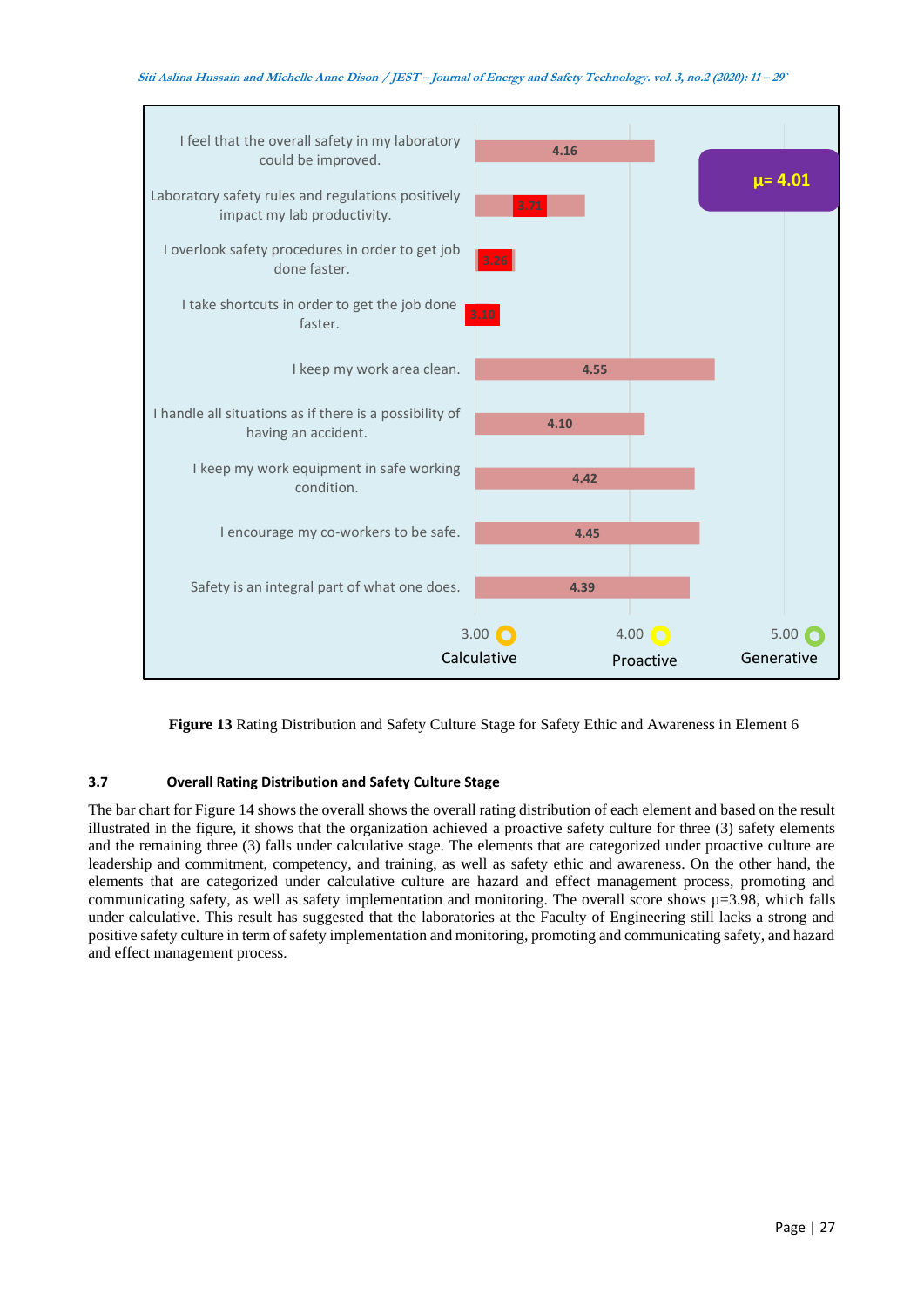

**Figure 14** Overall Rating Distribution and Safety Culture Stage among Laboratory's Users at the Faculty of Engineering, UPM

## **4.0 CONCLUSION**

In this project, the safety culture survey resulted in an overall score of  $\mu$ =3.98 ( $\mu$ <4.0) which indicates that the level of safety culture among laboratory users are in a calculative stage. According to the Hudson's theory of safety culture, calculative safety culture is a culture whereby safety is driven by the management systems. This means that the organization may have well developed procedures to manage safety, however, among the workforce, safety is not one of the values the employees sought after. Therefore, strong leadership should be taken at all levels of the academic institution in addressing not only the technical and engineering aspects of safety, but also the psychological, social, and organizational processes involved in causing injury events to further improve and strengthen the safety culture.

For future work, it is recommended that the study will involve a bigger pool of respondents from various academic organization and to have interview conducted with the OSH committee at the faculty to have an in-depth understanding and knowledge on how safety is being managed.

#### **Acknowledgements**

The authors would like to thank the members of Department of Chemical and Environmental Engineering, Process Safety and Loss Prevention Programme, Safety Engineering Interest Group (SEIG), Faculty of Engineering, Universiti Putra Malaysia, and to the respondents for the cooperation given during data collections.

#### **References**

- [1] Wu, T. C., Liu, C. W., & Lu, M. C. (2007). Safety climate in university and college laboratories: Impact of organizational and individual factors. *Journal of Safety Research*. 38(1): 91–102. https://doi.org/10.1016/j.jsr.2007.01.003
- [2] Meyer, T. (2017). Towards the implementation of a safety education program in a teaching and research institution. *Education for Chemical Engineers*, 18: 2–10. https://doi.org/10.1016/j.ece.2015.06.003
- [3] Shariff, A. M., & Norazahar, N. (2012). At-risk behaviour analysis and improvement study in an academic laboratory. Safety Science, 50(1), 29–38. https://doi.org/10.1016/j.ssci.2011.06.008
- [4] Kemsley, J. N. (2009). Learning From UCLA. Chemical & Engineering News. [online] Available at: https://cen.acs.org/articles/87/i31/Learning-UCLA.html [Accessed 15 July 2020]
- [5] Kemsley, J. N. (2010). Texas Tech Lessons. Chemical & Engineering News. [online] Available at: https://cen.acs.org/articles/88/i34/Texas-